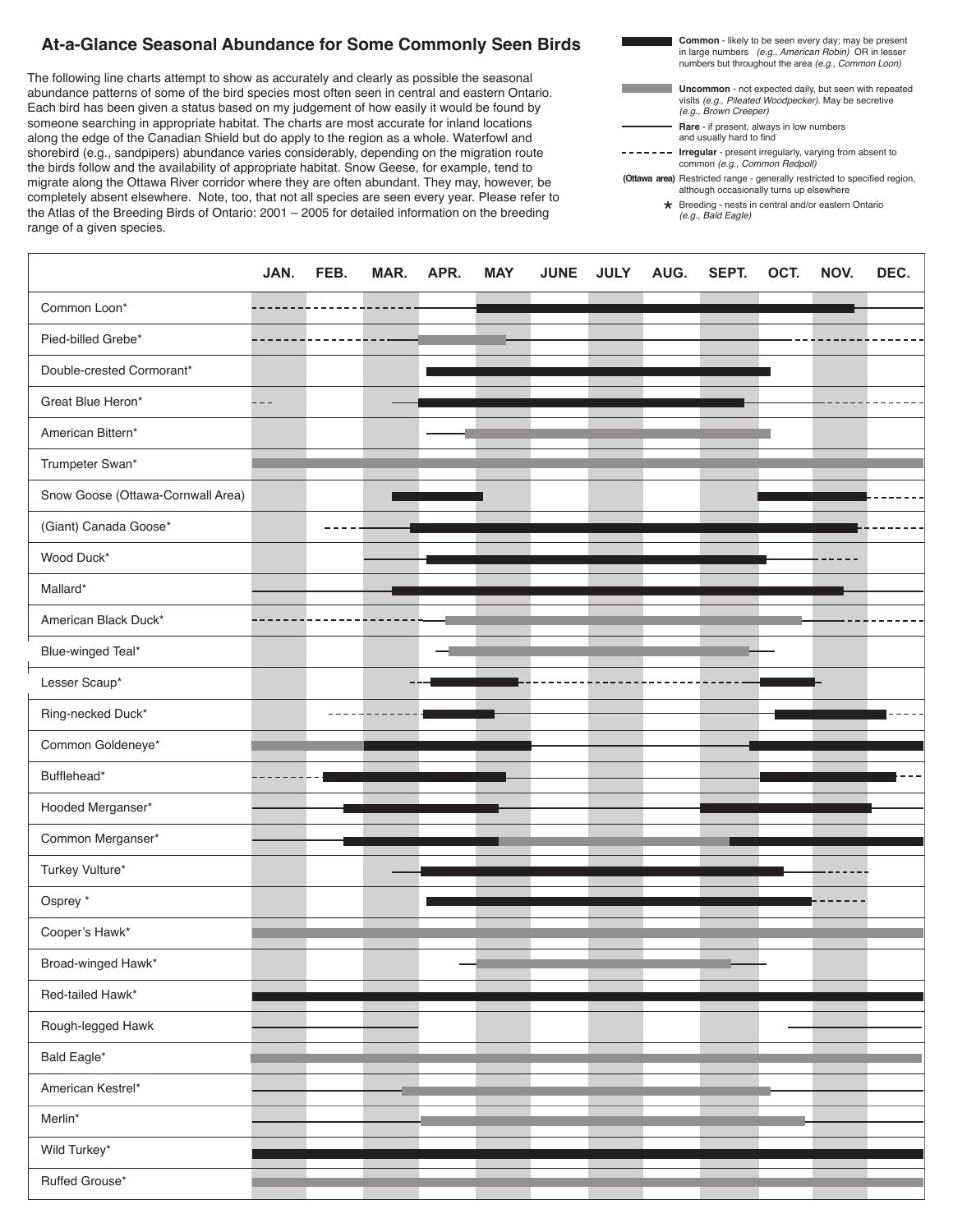|                                      | JAN. | FEB. | MAR. | APR. | <b>MAY</b> | <b>JUNE</b>                                                                                                    | <b>JULY</b> | AUG. | SEPT. | OCT. | NOV. | DEC. |
|--------------------------------------|------|------|------|------|------------|----------------------------------------------------------------------------------------------------------------|-------------|------|-------|------|------|------|
| Virginia Rail*                       |      |      |      |      |            |                                                                                                                |             |      |       |      |      |      |
| Sandhill Crane*                      |      |      |      |      |            |                                                                                                                |             |      |       |      |      |      |
| Killdeer*                            |      |      |      |      |            |                                                                                                                |             |      |       |      |      |      |
| Greater Yellowlegs                   |      |      |      |      |            |                                                                                                                |             |      |       |      |      |      |
| Spotted Sandpiper*                   |      |      |      |      |            |                                                                                                                |             |      |       |      |      |      |
| Semipalmated Sandpiper (Great Lakes) |      |      |      |      |            |                                                                                                                |             |      |       |      |      |      |
| Least Sandpiper (Great Lakes)        |      |      |      |      |            |                                                                                                                |             |      |       |      |      |      |
| Wilson's Snipe*                      |      |      |      |      |            |                                                                                                                |             |      |       |      |      |      |
| American Woodcock*                   |      |      |      |      |            |                                                                                                                |             |      |       |      |      |      |
| Ring-billed Gull*                    |      |      |      |      |            |                                                                                                                |             |      |       |      |      |      |
| Herring Gull*                        |      |      |      |      |            |                                                                                                                |             |      |       |      |      |      |
| Caspian Tern*                        |      |      |      |      |            |                                                                                                                |             |      |       |      |      |      |
| Common Tern* (Great Lakes)           |      |      |      |      |            |                                                                                                                |             |      |       |      |      |      |
| Rock Pigeon*                         |      |      |      |      |            |                                                                                                                |             |      |       |      |      |      |
| Mourning Dove*                       |      |      |      |      |            |                                                                                                                |             |      |       |      |      |      |
| Black-billed Cuckoo*                 |      |      |      |      |            |                                                                                                                |             |      |       |      |      |      |
| Great Horned Owl*                    |      |      |      |      |            |                                                                                                                |             |      |       |      |      |      |
| Snowy Owl                            |      |      |      |      |            |                                                                                                                |             |      |       |      |      |      |
| Barred Owl*                          |      |      |      |      |            |                                                                                                                |             |      |       |      |      |      |
| Northern Saw-whet Owl*               |      |      |      |      |            |                                                                                                                |             |      |       |      |      |      |
| Common Nighthawk*                    |      |      |      |      |            |                                                                                                                |             |      |       |      |      |      |
| Eastern Whip-poor-will*              |      |      |      |      |            |                                                                                                                |             |      |       |      |      |      |
| Chimney Swift*                       |      |      |      |      |            |                                                                                                                |             |      |       |      |      |      |
| Ruby-throated Hummingbird*           |      |      |      |      |            |                                                                                                                |             |      |       |      |      |      |
| Belted Kingfisher*                   |      |      |      |      |            |                                                                                                                |             |      |       |      |      |      |
| Red-bellied Woodpecker*              |      |      |      |      |            |                                                                                                                |             |      |       |      |      |      |
| Yellow-bellied Sapsucker*            |      |      |      |      |            |                                                                                                                |             |      |       |      |      |      |
| Downy Woodpecker*                    |      |      |      |      |            |                                                                                                                |             |      |       |      |      |      |
| Hairy Woodpecker*                    |      |      |      |      |            |                                                                                                                |             |      |       |      |      |      |
| Northern Flicker*                    |      |      |      |      |            |                                                                                                                |             |      |       |      |      |      |
| Pileated Woodpecker*                 |      |      |      |      |            |                                                                                                                |             |      |       |      |      |      |
| Eastern Wood-pewee*                  |      |      |      |      |            |                                                                                                                |             |      |       |      |      |      |
| Alder Flycatcher*                    |      |      |      |      |            |                                                                                                                |             |      |       |      |      |      |
| Least Flycatcher*                    |      |      |      |      |            |                                                                                                                |             |      |       |      |      |      |
| Eastern Phoebe*                      |      |      |      |      |            |                                                                                                                |             |      |       |      |      |      |
| Great Crested Flycatcher*            |      |      |      |      |            | a a serie de la construcción de la construcción de la construcción de la construcción de la construcción de la |             |      |       |      |      |      |
| Eastern Kingbird*                    |      |      |      |      |            |                                                                                                                |             |      |       |      |      |      |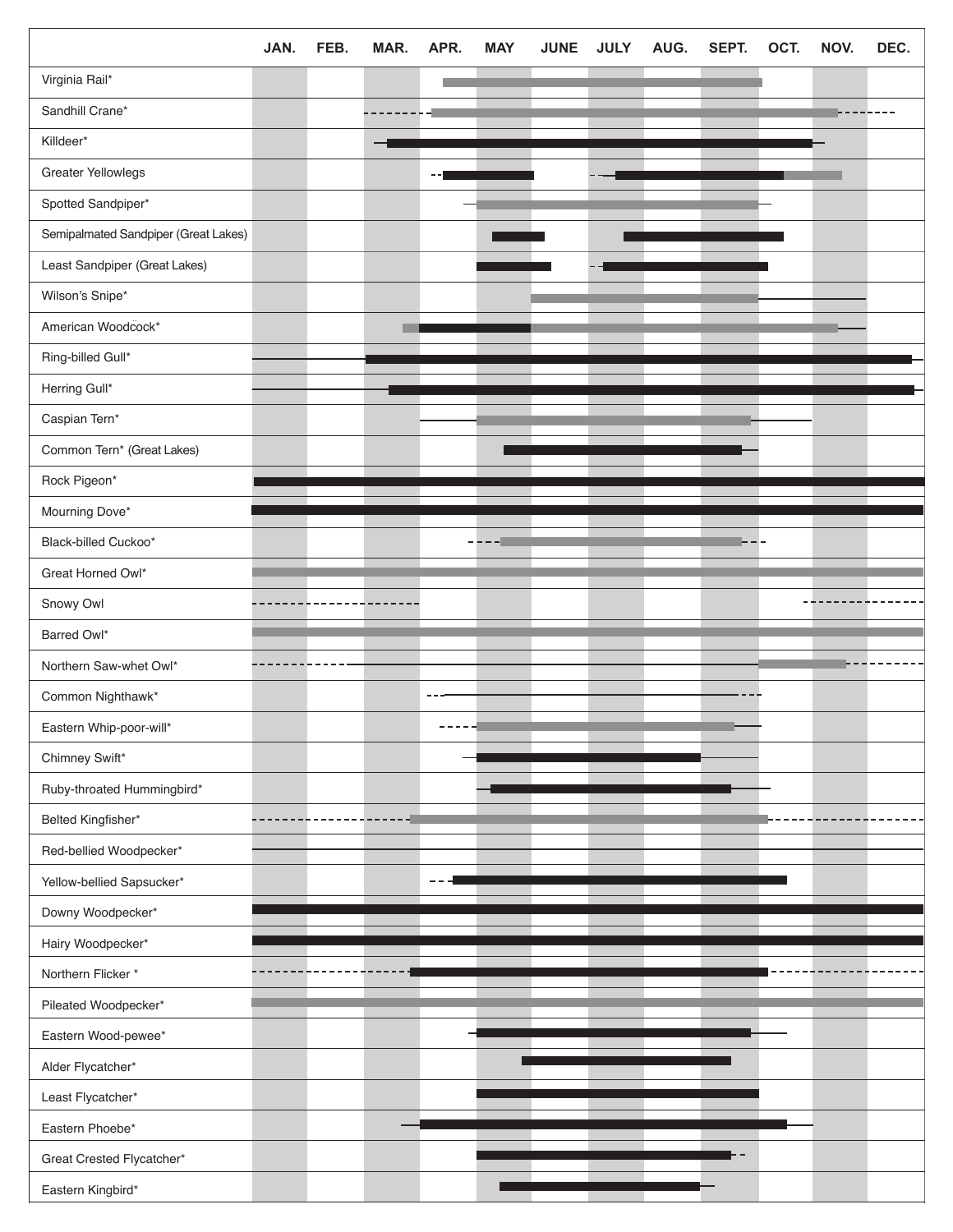|                                | JAN. | FEB. | MAR. | APR. | <b>MAY</b> | <b>JUNE</b> | <b>JULY</b> | AUG. | SEPT. | OCT. | NOV. | DEC. |
|--------------------------------|------|------|------|------|------------|-------------|-------------|------|-------|------|------|------|
| Northern Shrike                |      |      |      |      |            |             |             |      |       |      |      |      |
| Warbling Vireo*                |      |      |      |      |            |             |             |      |       |      |      |      |
| Red-eyed Vireo*                |      |      |      |      |            |             |             |      |       |      |      |      |
| Blue-headed Vireo*             |      |      |      |      |            |             |             |      |       |      |      |      |
| Blue Jay*                      |      |      |      |      |            |             |             |      |       |      |      |      |
| American Crow*                 |      |      |      |      |            |             |             |      |       |      |      |      |
| Common Raven*                  |      |      |      |      |            |             |             |      |       |      |      |      |
| Horned Lark*                   |      |      |      |      |            |             |             |      |       |      |      |      |
| Barn Swallow*                  |      |      |      |      |            |             |             |      |       |      |      |      |
| Tree Swallow*                  |      |      |      |      |            |             |             |      |       |      |      |      |
| Northern Rough-winged Swallow* |      |      |      |      |            |             |             |      |       |      |      |      |
| Purple Martin*                 |      |      |      |      |            |             |             |      |       |      |      |      |
| Black-capped Chickadee*        |      |      |      |      |            |             |             |      |       |      |      |      |
| Brown Creeper*                 |      |      |      |      |            |             |             |      |       |      |      |      |
| White-breasted Nuthatch*       |      |      |      |      |            |             |             |      |       |      |      |      |
| Red-breasted Nuthatch*         |      |      |      |      |            |             |             |      |       |      |      |      |
| House Wren*                    |      |      |      |      |            |             |             |      |       |      |      |      |
| Golden-crowned Kinglet*        |      |      |      |      |            |             |             |      |       |      |      |      |
| Ruby-crowned Kinglet*          |      |      |      |      |            |             |             |      |       |      |      |      |
| Eastern Bluebird*              |      |      |      |      |            |             |             |      |       |      |      |      |
| Swainson's Thrush*             |      |      |      |      |            |             |             |      |       |      |      |      |
| Veery *                        |      |      |      |      |            |             |             |      |       |      |      |      |
| Hermit Thrush*                 |      |      |      |      |            |             |             |      |       |      |      |      |
| Wood Thrush*                   |      |      |      |      |            |             |             |      |       |      |      |      |
| American Robin*                |      |      |      |      |            |             |             |      |       |      |      |      |
| Gray Catbird*                  |      |      |      |      |            |             |             |      |       |      |      |      |
| Brown Thrasher*                |      |      |      |      |            |             |             |      |       |      |      |      |
| Bohemian Waxwing               |      |      |      |      |            |             |             |      |       |      |      |      |
| Cedar Waxwing*                 |      |      |      |      |            |             |             |      |       |      |      |      |
| European Starling*             |      |      |      |      |            |             |             |      |       |      |      |      |
| Nashville Warbler*             |      |      |      |      |            |             |             |      |       |      |      |      |
| Yellow Warbler*                |      |      |      |      |            |             |             |      |       |      |      |      |
| Chestnut-sided Warbler*        |      |      |      |      |            |             |             |      |       |      |      |      |
| Magnolia Warbler*              |      |      |      |      |            |             |             |      |       |      |      |      |
| Black-throated Green Warbler*  |      |      |      |      |            |             |             |      |       |      |      |      |
| Yellow-rumped Warbler*         |      |      |      |      |            |             |             |      |       |      |      |      |
| Palm Warbler*                  |      |      |      |      |            |             |             |      |       |      |      |      |